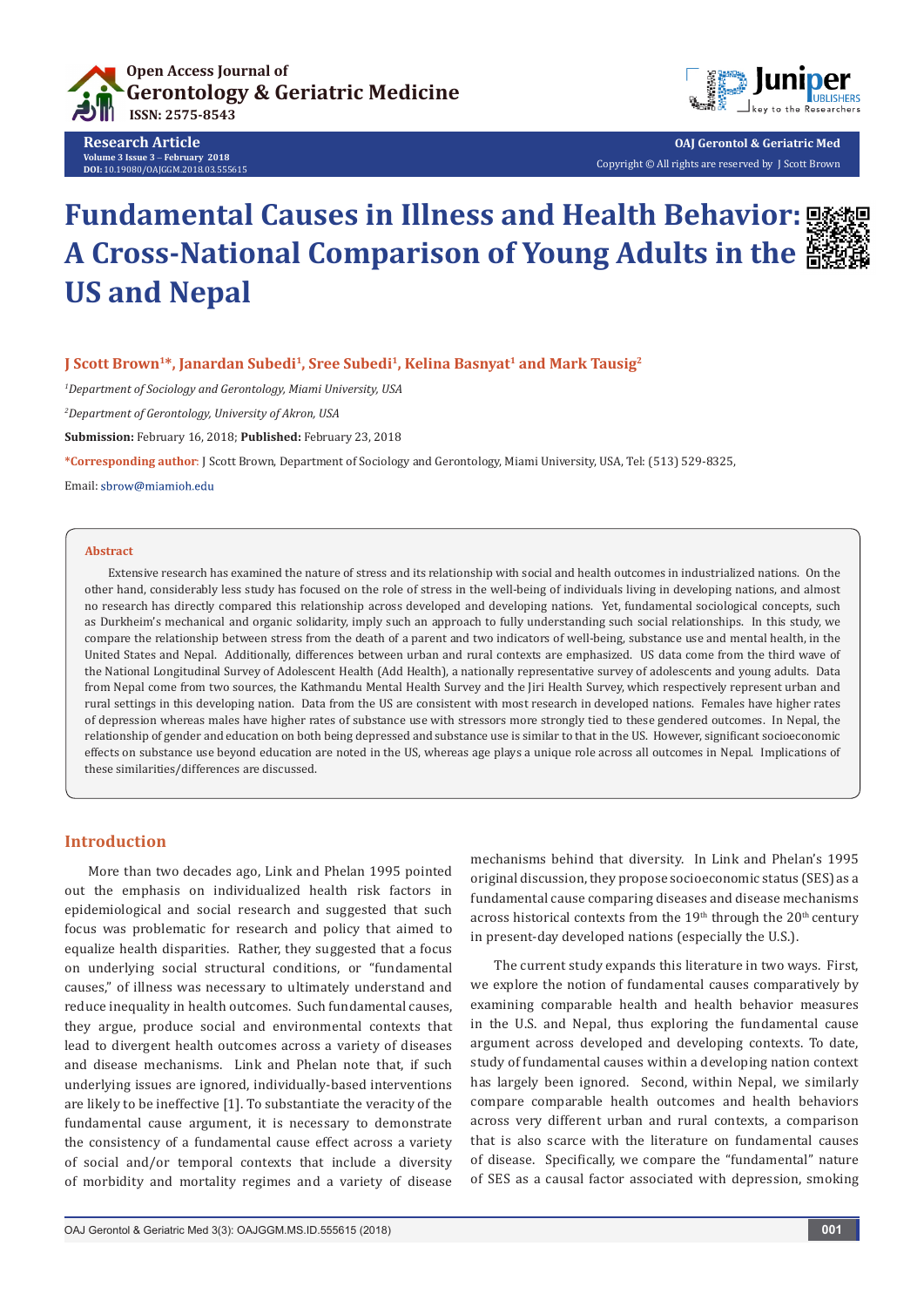behavior, and alcohol consumption using data on young adults from the U.S., an urban (modernized) part of Nepal (Kathmandu), and a more traditional village (Jiri) in Nepal. If the fundamental cause argument holds, then the relationship between social structure (SES) and health risk should hold when comparing developed and developing societies and when comparing "modern" and traditional social life within developing countries. Indeed, given the substantial economic inequality found in the U.S. context compared to the more limited range of economic differences across statuses in the economically disadvantaged Nepali contexts (i.e., the "floor" effect of absolute poverty that affects the Nepali economic distribution across SES statuses), results consistent with fundamental cause arguments should be interpreted as significant evidence in support of this thesis.

# **Fundamental Causes of Disease**

Since Link and Phelan's 1995 original work proposing the fundamental cause argument, a growing literature has emerged around this concept. This work has generally tested the fundamental cause argument in three ways: Further refinement of the theory itself (especially pertaining to clarifying how SES is a fundamental cause); Applying the theory across different illnesses; Applying the theory in cross-national comparisons. Much of the refinement of the fundamental cause argument has been conducted by Link, Phelan, and their colleagues [2]. This work predominantly expands on the original proposition published in the medical sociology literature and extends that argument into related fields such as public health and gerontology. Additionally, a debate regarding whether SES is truly a fundamental cause or merely part of a spurious relationship explained by intelligence as the true underlying fundamental factor in health disparities has begun [3]. Furthermore, recent work has begun to discuss the interconnections of SES with gender and race inequality within the framework of the fundamental cause thesis [4]. Notably, when this theorybuilding work has employed supporting empirical data analysis, such data have come almost exclusive from the U.S. context.

While work refining the fundamental cause argument has been ongoing, other research has focused on demonstrating the validity of the thesis across various diseases and other health markers. Such work has shown support for the fundamental cause thesis when looking at cancer, HIV/AIDS, cholesterol levels, and mortality [5]. Similarly, work in this area has also used almost exclusively data from the United States, though some have noted the need for more testing of the thesis across contexts with different social and economic structures.

In response to this need, a handful of studies have begun to look at the fundamental cause argument comparatively. In such work, examined the fundamental cause thesis comparing the U.S. and Iceland, observing similar, though weaker, SES effects on health in Iceland compared to the U.S [6]. The effectiveness of the more progressive welfare state in Iceland is proposed as a possible explanation for this difference. Mc Donough et al. [7] show similar findings comparing the U.S. and U.K, and also suggest that the steeper SES-to-health gradient observed in the U.S. might be due to the effects of more comprehensive social policy in the U.K. Willsons et al. [8] findings when comparing the U.S. with Canada, however, are more problematic for the fundamental cause argument. Though low SES is associated with higher odds of preventable illness in the U.S. context, the Canadian results show no SES effect. Willson suggests that these results are still consistent with the fundamental cause thesis noting that less overall SES inequality in Canada than the U.S. coupled with more comprehensive social policies could explain the lack of SES results in the Canadian context. Why such findings are much more prominent in Canada compared to the results from studies in Iceland and the U.K., however, remains to be explained.

More importantly, perhaps, this limited set of comparative work has compared the U.S. to similarly industrialized nations that are among the wealthiest nations, even among developed nations. The lack of a comparison of the fundamental cause argument between developed nations and developing nations is notable. The universal claim of the fundamental cause argument should hold across societies that are organized in radically different ways even though the social and cultural meaning of status differences varies substantially. Since the core of the fundamental cause argument is differential access to resources based on differential location within a social structure and the major difference between developed and developing countries is the absolute level of resources, it is important to evaluate exactly how universal (fundamental) this social explanation for health inequality may be in light of such differences.

Indeed, Olafsdottir's et al. [9] results in comparing Iceland and the U.S. exemplify the strengths and weaknesses of the current research literature. The comparison of similarly wealthy nations with radically different welfare state mechanisms that address social status inequalities in very different manners and with substantially varying comprehensiveness allows for a particularly effective assessment of the fundamental cause thesis by focusing on the potential effects of the magnitude of inequality. Yet, research in such developed contexts offers little variety in the actual structure of different statuses and the relationships of those statuses to larger social institutions (e.g., both Iceland and the U.S. have similar occupational groupings oriented within relatively comparable post-industrial economies). By looking at developing contexts, such as Nepal, a more extensive assessment of fundamental causes is possible given that 1) such contexts offer similarly compressed economic inequality (i.e., the absolute poverty found in such contexts mimics in many ways the compressed inequality found in nations with more comprehensive welfare states such as Iceland-that is, even the relatively more economically well off in developing contexts are often not as disparate from their less fortunate peers compared to the heightened inequality found in liberal welfare state settings such as the U.S.) and 2) that the economic system and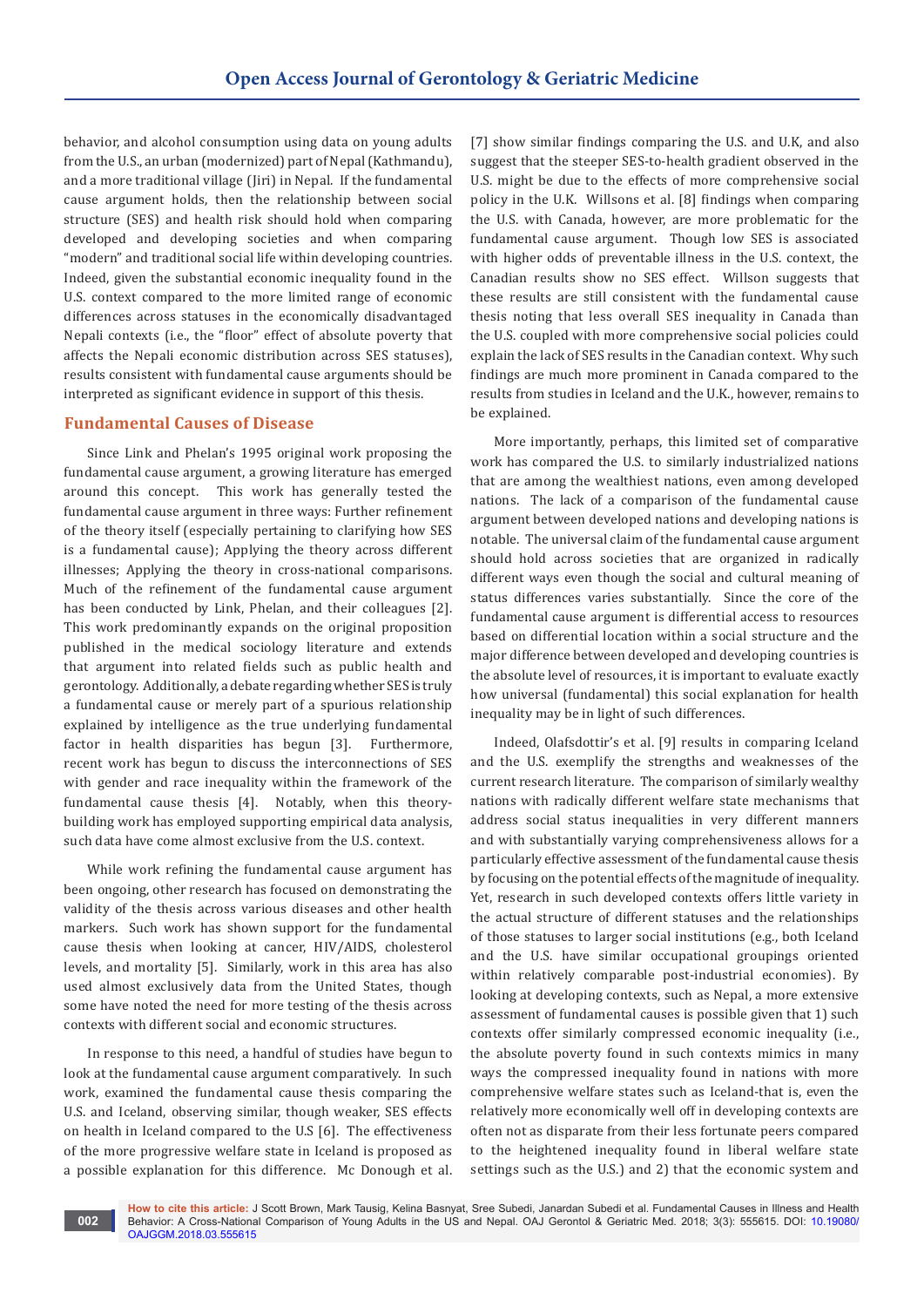social statuses within that system are markedly different from those found in developed nations [10,11].

At the same time, non-developed countries are, in fact, developing. They are generally making a transition from traditional, relatively simple agro-pastoral economic and "mechanical" social relationships to more industrial/postindustrial economic and interdependent social relationships. This implies that the economic and social bases that create differential access to resources may also be undergoing changes within such nations. Perhaps the clearest way this can be observed in developing countries is through the differences between rural and urban settings that typically reflect the difference between traditional social relations and ones in the process of industrializing [12].

# **Developed vs. Developing Nations (U.S. vs. Nepal)**

The magnitude of the difference in the wealth of Nepal and the U.S. is very easy to specify. The per capita Gross Domestic Product in 2000 for Nepal was \$1,224 while in the U.S. it was \$34, 677. The U.S., of course, is the quintessential example of a developed country while Nepal is one of the least economically developed countries in the world. The difference in wealth between these societies is also reflected in the quality of health and in the specifics of health risks. In comparison to the United States, the health of the Nepalese is very poor [13]. Life expectancy at birth in Nepal is about 65 years compared to nearly 80 years in the U.S. Until relatively recently, Nepal was one of the few countries in the world where males outlived females, due mainly to high rates of mortality in childbirth, and even now female life expectancy exceeds male life expectancy by less than 3 years. Infant mortality in Nepal ranges from 100- 115 per thousand births compared to 7-9 per thousand in the U.S. Despite these statistics, the annual population growth rate in Nepal is 2.4% compared to 1.1 % in the U.S., and the fertility rate in Nepal is 4.6 compared to 2.0 in the U.S WHO, 2001 [14].

The health problems in Nepal also differ from those in developed countries. Vitamin deficiencies and micronutrientrelated disorders are widespread in Nepal [15]. Groundwater and well water contamination are significant problems. Foodborne illness is also a substantial source of illness in Nepal. Meat, in particular, is a prime source of food poisoning and the acquisition of parasites.

# **Urban vs. Rural (Kathmandu vs. Jiri in Nepal)**

Within Nepal the illness burden differs between the urbanized area of Kathmandu and rural areas such as Jiri, which retains a largely traditional social structure. In part, the difference stems from the fact that fresh water and modern medical practice are scarce in rural areas like Jiri so that many easily controlled disorders such as parasitic and bacterial infections and respiratory ailments are common in Jiri but less prevalent in Kathmandu. Urban life exposes residents to different health risks. Smith reports, for example, that Sherpas living in

Kathmandu have higher blood pressure than Sherpas living in the mountains. Urban dwelling Sherpas had higher BMIs and consumed more alcohol, which accounted for the differences in blood pressure and the elevated risk of chronic illness. There is also some evidence that psychological resources vary across the urban-rural divide, but mostly for women rather than for men [16].

# **Social Status and Access to Resources**

The relationships between social status characteristics and exposure to risk or vulnerability to experienced risk appear to hold across urban and rural settings, but there is also reason to believe that the relationships are not identical across status groups. In traditional Nepal, for example, it is extremely rare for women to become educated and/or to generate independent economic assets (i.e., hold jobs). By contrast, in urban settings it is much more likely that a woman will become educated and that she will become economically self-sufficient or at least employed for pay. Economic development, as it is manifest in many urban areas, gives previously less-advantaged groups (such as women) better access to resources and, by the fundamental cause argument, may lead to comparatively better health. Thus, while differences in access to social resources between developed and less developed countries should be reflected in health differentials, one should also expect that differences in access to social resources between urban and rural areas of Nepal will be reflected in additional health differentials [17].

Although health risks differ as a function of the relative wealth of the U.S. and Nepal, there is reason to believe that social status differences operate similarly. Socio-economic status and gender affect illness rates in Nepal. Rous, Hotchkiss [18] reported that income has a direct effect on the likelihood of becoming ill in Nepal. Low social class is also associated with early marriage, complications in childbirth and maternal mortality, and women are generally at substantial risk of birth complications because 90% of births occur without skilled medical personnel present. In the United States, health inequality is often indexed in terms of class (education and income) and race. Americans who are poor, who have low education, and who belong to African American and Hispanic racial/ethnic groups have worse health. They have higher rates of both morbidity and mortality. However, health differences by gender are also observed, particularly with regard to psychological disorders. Women report more affective disorders while men report more substance abuse disorders. Although the U.S. and Nepal differ substantially in terms of the composition of the illness burden, that burden is distributed unequally in each society based on social status (particularly gender and class).

In the following analysis we make use of three data sets with common measures across U.S. and Nepalese societies and within Nepal to test the fundamental cause argument. We expect that health risk will vary by social status characteristics in both the U.S. and Nepal. We also expect health risk to differ between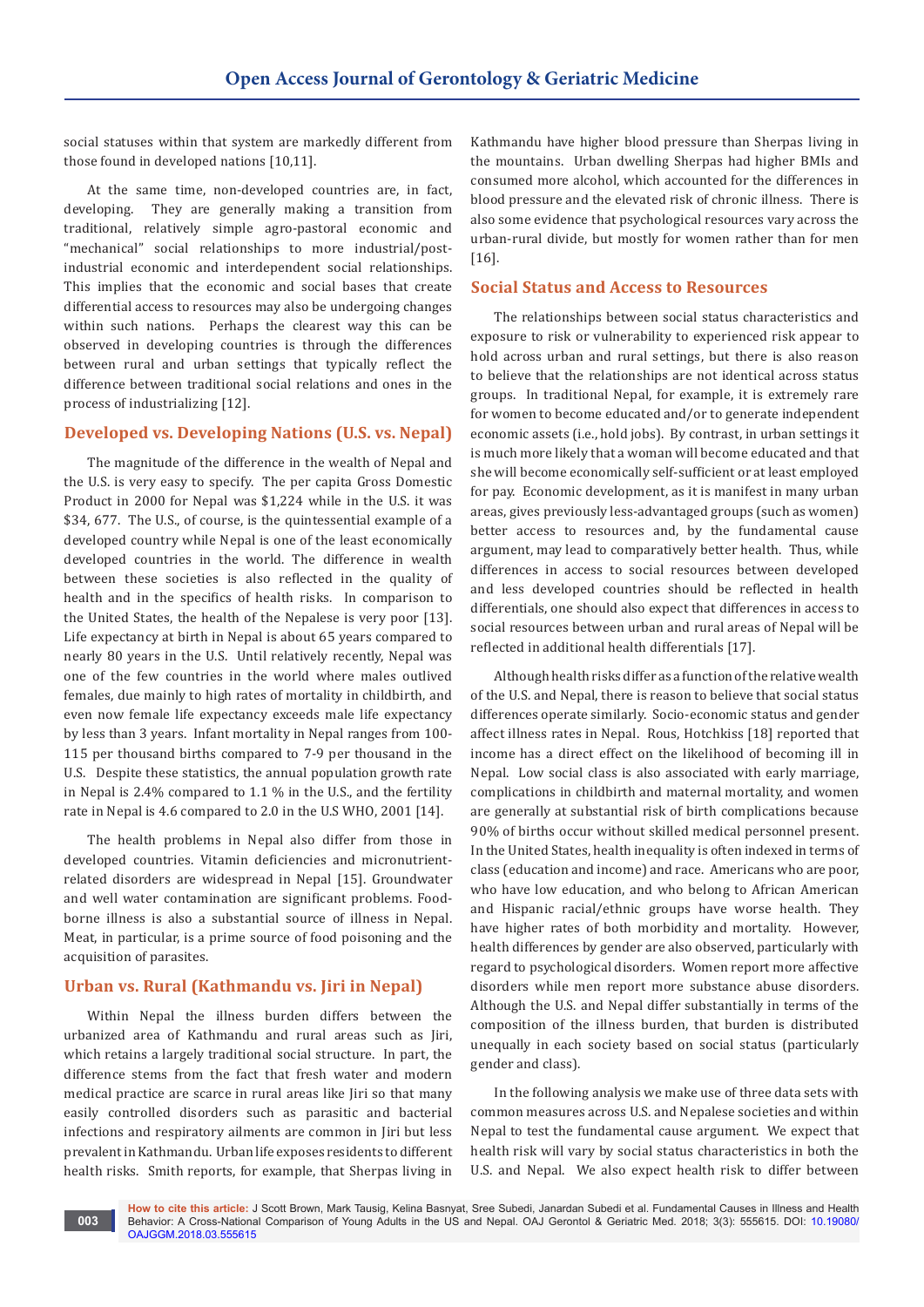the urban and non-urban communities in Nepal. Unlike the developed contexts of Canada, Iceland, and the U.K. that have been compared to the U.S. in previous work, Nepalese social welfare policies are much less comprehensive than even those of the U.S. Thus, we do not expect to find weaker SES-to-health associations previously noted, although such a finding might not be surprising given the compression of most Nepali citizens into the lower portions of that nation's economic strata.

# **Data and Methods**

Our data come from three sources. Data from the United States are taken from the public use files for the National Longitudinal Study of Adolescent Health (Add Health). Add Health is a school-based survey of health and health-related behaviors of adolescents in grades 7 through 12. The sampling frame included all high schools in the United States. A stratified, random sample from 80 clusters of schools was selected from this group. Over 90,000 students completed the in-school survey in 1994. Of those, a baseline sample of adolescents was interviewed at home between April and December 1995, between April and August 1996, and again between August 2001 and April 2002. The overall sample is representative of United States schools with respect to region of the country, urbanity, school type (e.g., public, parochial, private non-religious, military, etc.), ethnicity, and school size [19].

The Add Health data used here come from the third wave of in-home data collection in 2001-2002. Specifically, we examine the public use data which are a random sample of 50 percent of the Add Health Wave I core sample and 50 percent of the Add Health Wave I high education black sample. We restrict the analytic sample  $(n = 4,882)$  to the third data collection wave of Add Health (respondent ages 18 to 28 years) to achieve age comparability with the Nepali samples (described below). Data from Nepal come from two surveys. Urban data are taken from the Kathmandu Mental Health Survey; rural data come from the Jiri Health Survey. The target population for the Kathmandu Mental Health Survey is adults living in households in the Kathmandu, Nepal metropolitan area (this includes the municipalities of Kathmandu and Lalitpur). A preliminary list of households from the 2001 national census tabulated by the Central Bureau of Statistics (CBS) of Nepal was obtained in June, 2001. Although a simple random sample of households could have been drawn from the list, a two stage cluster sampling procedure was adopted. Kathmandu and Lalitpur are divided into administrative units called 'Wards'. Kathmandu has 35 wards and Lalitpur has 22 wards. Considering these 57 administrative wards as 57 clusters, 20 clusters were randomly selected with replacement using a probability proportional to household numbers in the clusters. A simple random sample of 250 households were taken from each cluster (i.e., ward) selected at the first stage. This resulted in 5000 households in the sample from 16 wards.

As the study was in progress, it was discovered that the sampling frame was faulty. It listed either more households or fewer households in certain wards than were actually present. In addition, about 10,000 households were missed by the CBS in its initial listing. This resulted in fewer households available for interview in certain wards reducing the total sample size obtained. Adjustments to data collection were made by repeating the process of randomly selecting wards but only using those ward numbers that were not selected with the faulty frame. Six new clusters (wards) from the new frame were chosen, and 250 households were chosen randomly from each drawing of a cluster. This process restored the sample to 5000 households. To reach age comparability with Wave III of the Add Health sample, data were reduced to only persons aged 18 to 29 years, resulting in an analytic sample of 1,052 respondents [20].

Data for the Jiri Health Survey were collected during a larger study of genetic risk factors for helminthic infection among the population of the Jiri Valley, in Eastern Nepal. The Jiri valley consists of a total of nine villages in the Dolakha District of Nepal. The region is 190 kilometers east of the capital city of Kathmandu. In general, the Jirels are subsistence farmers whose domestic economy is based on agro-pastoral production. The villages of Jiri have access to electricity and tap water, and a few houses have radios and television sets as well. All households in the area are listed in the project registry for the genetic risk factors health study. A simple random sample of 221 households (one in three) with approximately 1500 residents was drawn from the registry for this study. All individuals 18 years of age and above in these households were then enumerated and interviews were collected (n=426). To reach age comparability with Wave III of the Add Health sample, data were reduced to only persons aged 18 to 29 years, resulting in an analytic sample of about one-fifth of respondents (n=86) [21].

## **Measures**

As in any comparative study, obtaining comparable measures across surveys and across national contexts is a difficult issue. When comparative work includes developing context, this task becomes even more problematic, and when rural contexts within a developing nation are examined, as in the current study, comparability of measures is nearly impossible. For the data used here, however, some comparable measures are available. Nevertheless, in order to examine the question of fundamental causes across these very diverse contexts, it has been necessary to adopt two compromising strategies. First, when possible, highly detailed measures in one or two of the datasets have been re-coded to match the lowest common component of that measure across all three surveys. Second, rather than focusing on a single health outcome with multiple SES predictors and control measures, the current study examines multiple healthrelated outcomes with a more limited set of predictors [22].

#### **Depression**

In the Jiri sample, only a dichotomous measure of whether a respondent has ever been depressed was collected. While the Kathmandu sample has somewhat more extensive measurement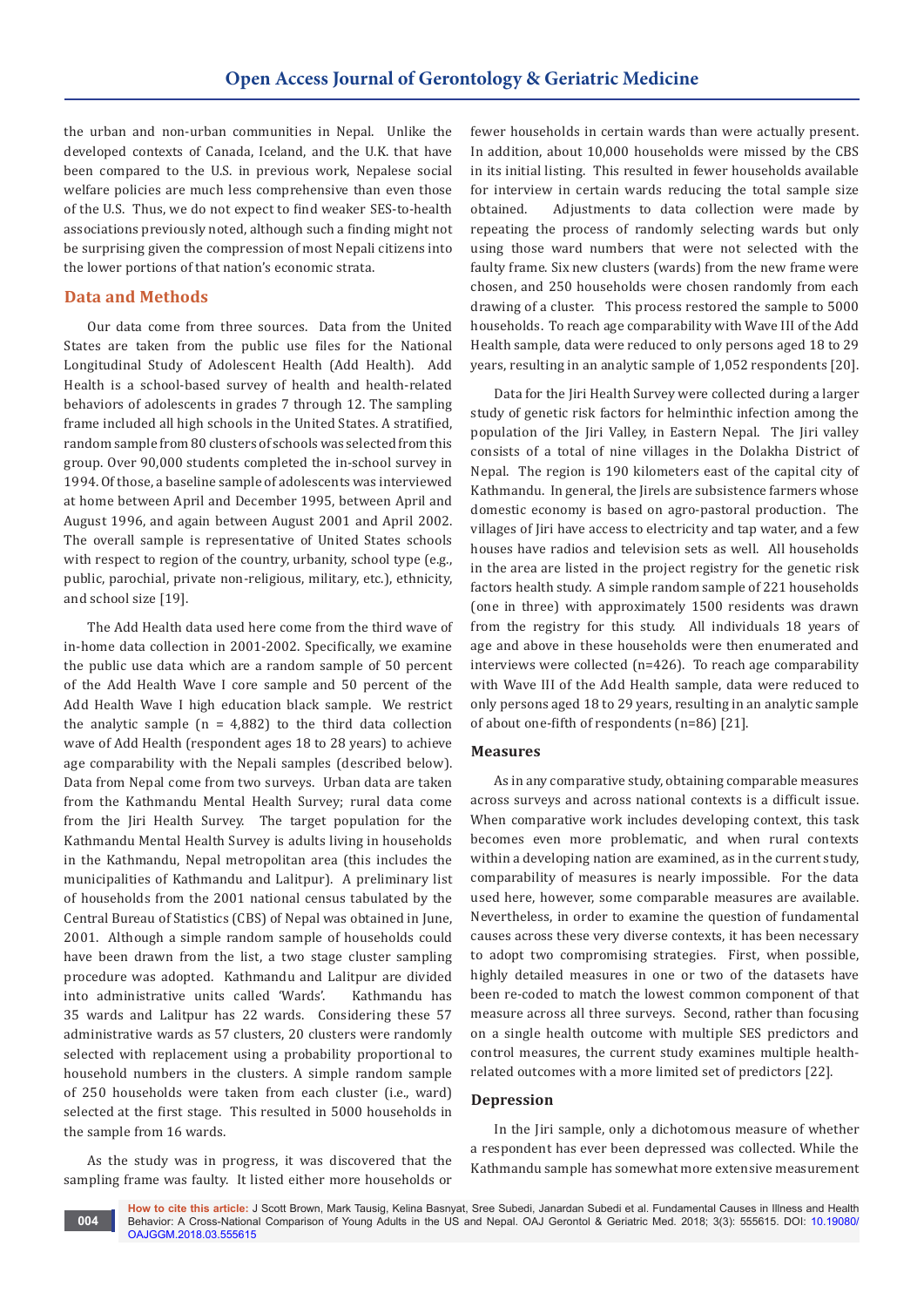of depressive symptoms, we limit our measure here to a dichotomous measure of whether the respondent felt depressed 'most' or 'all' of the time over the last 30 days to maintain comparability with the Jiri data. Wave III of Add Health includes a balanced 10-item variant of the CES-D that has been shown to be consistent across gender. However, consistency across different ethnic groups for this scale is not well established which imply problematic application for cross-cultural comparisons. Such inconsistencies in the full scale across racial/ethnic groups have also been noted, but this research has shown that the depressed affect subscale within the CES-D is invariant across different ethnic groups within the US. We therefore use the four depressed affect scale items that are included in Wave III of Add health by summing them to create a 4-item scale (Individual items are coded on a three-point scale, from never or rarely (1) to most or all of the time (3) and refer to feelings the respondent had in the past week; scale values range from 0 to 16) and use a cutoff of 4 or more symptoms to create a dichotomous measure of being depressed to maintain a rough equivalence with the simpler measure available in the Jiri sample [23,24].

## **Smoking**

Smoking in both the Jiri and Kathmandu samples is measured using a question that asks the respondent to identify themselves as 'never smoked', 'ex-smoker', or 'current smoker'. A dichotomous measure is created from these categories to indicate if the respondent ever smoked in order to achieve comparability with the U.S. data. In Add Health, respondents are asked whether they have ever smoked regularly at any point in their life for a period of at least 30 days [25].

#### **Alcohol Consumption**

Alcohol consumption is measured using an almost identical question across all three surveys that ask how frequently the respondent drank over the last 12 months. Responses are recoded into heavy drinkers (those who drank 3 days a week or more) with non-drinkers and those who drank on fewer than 3 days per week being the reference group [26].

# **SES**

Education is measured as a dichotomous indicator of whether or not an individual has 12 or more years of education. Income status is measured as a dichotomous measure for high versus low income. An advantage in using the Nepali data for the purposes of the current study comes from the fact that income data have been adapted to U.S. dollar equivalents. That is equivalent currency is calculated in terms of value and not as a direct conversion of dollar to rupees in the survey documentation. For the U.S. data, we define low income as less than \$12,000 per year to ensure that this category represents an income level at or near the poverty line. The equivalence data provided in the Kathmandu data documentation shows this to be equivalent to less than 60,000 rupees per year (i.e., 60,000 rupees per year is equivalent to about \$12,000 a year in the context of Kathmandu, though the actual conversion rate

would give a value of just under \$900 U.S.). Because the rural areas of Nepal, like the Jiri area examined in the current study, are subject to substantially lower economic standards of living compared to the urban capital of Kathmandu, we use a suitably lower income threshold to indicate a near poverty level of less than 12,000 rupees per year.

#### **Control Measures**

Control measures include age, gender, and an indicator of the death of each parent. Age is measured in years. Gender is measured as a dichotomous indicator for being female. Death of each parent is asked separately in all three datasets and is included here as two separate indicator variables for the death of one's mother or father at any time. For the Add Health data, a parent is identified as the last person with whom the respondent co-resided that they identified as a parental figure. Death of a parent has been used as a standard predictor in stress events indices for adolescents and young adults, and in particular has been used successfully as a stress event predicting depressive symptoms with the Add Health Data [27,28].

#### **Results**

Table 1 shows the distribution of measures within each of the three datasets examined. Both the rural Nepal sample from the Jiri district and the nationally representative U.S. sample in Add Health are majority female, about 62% and 54% respectively. In the Kathmandu sample, however, men outnumber women by a small margin. Socioeconomic variables trend as one would expect with the poorest and least educated sample being from Jiri, the highest SES group being the Add Health sample, with Kathmandu falling in the middle. Indeed, in Jiri almost two-thirds of the sample can be considered low income with less than one-half obtaining 12 years of education. In the U.S. Add Health sample, on the other hand, less than half have low incomes and nearly nine in ten respondents have 12 or more years of education [29].

The prevalence of parental death across the three samples is similarly low with less than 2% experiencing the death of a father across all three samples. This low prevalence rate is mirrored for mothers' deaths in both Kathmandu and Add Health. However, the frequency of experiencing the death of a mother in the Jiri sample (7%) is more than three times higher than the rates in Kathmandu (0.3%) or Add Health (1.5%). This may reflect higher maternal birth-related mortality found more commonly in rural developing contexts. Because questions regarding smoking are asked somewhat differently in the Nepali and US datasets, descriptive frequencies are shown differently for the two countries. However, combining the percentages for 'current' and 'former' smokers in the Nepali data is relatively equivalent to the 'ever smoked regularly' question from Add Health. Doing so yields an ever smoked rate in Jiri of 17.5% and an ever smoked rate in Kathmandu of 18.5%. This is considerably lower than the Add Health ever smoked rate of almost 40%. Though one might expect age of onset differences to be important in explaining the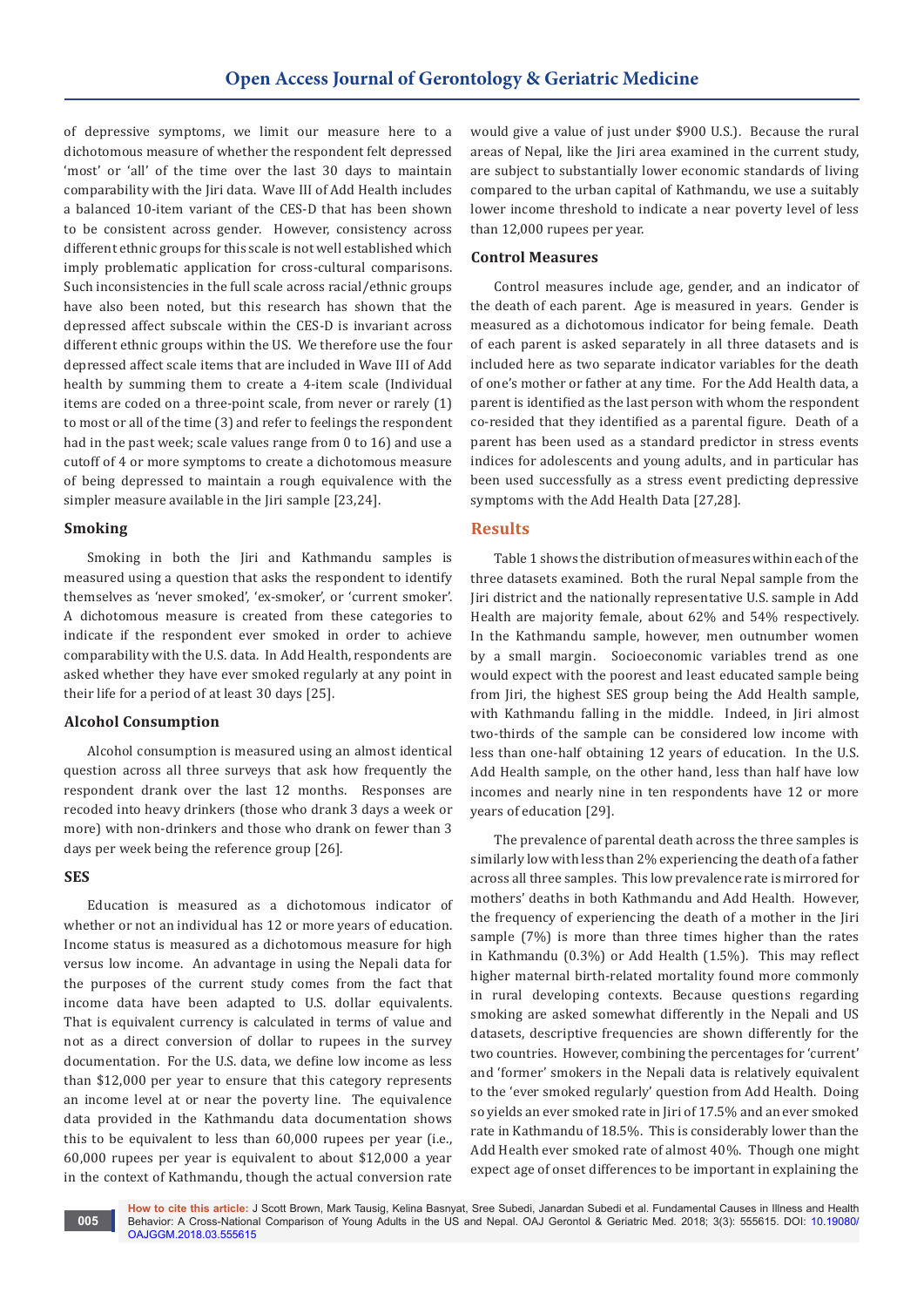lower Nepali percentages given the young adult nature of the data, the average age of first smoking is around 15 years across

all three samples [30].

**Table 1:** Frequencies.

|                              | Jiri  | Kathmandu                  | Add Health               |
|------------------------------|-------|----------------------------|--------------------------|
| Female                       | 61.6% | 47.1%                      | 53.9%                    |
| Low Income                   | 65.1% | 53.6%                      | 43.3%                    |
| High School                  | 45.3% | 60.5%                      | 87.3%                    |
| Mother Died                  | 7.0%  | $0.3\%$                    | 1.5%                     |
| <b>Father Died</b>           | 1.2%  | $0.3\%$                    | 1.8%                     |
| Former Smoker                | 4.7%  | 3.1%                       | $- -$                    |
| Current Smoker               | 12.8% | 15.4%                      | $\overline{\phantom{a}}$ |
| <b>Ever Smoked Regularly</b> | $- -$ | $\overline{\phantom{a}}$ . | 39.9%                    |
| Heavy Drinker                | 16.3% | 2.3%                       | 8.9%                     |
| Depressed                    | 4.7%  | 5.9%                       | 11.2%                    |
| Mean Age (in years)          | 22.80 | 23.50                      | 21.82                    |
| Mean Age First Alcohol       | 11.95 | 16.93                      | $\overline{\phantom{a}}$ |
| Mean Age First Smoked        | 15.25 | 14.77                      | 15.5                     |
| N                            | 86    | 1,052                      | 4,882                    |

**Table 2:** Odds Ratios of Depression.

|                                 |         | Jiri           | Kathmandu | <b>Add Health</b> |
|---------------------------------|---------|----------------|-----------|-------------------|
|                                 |         | Model 1        | Model 2   |                   |
| Age                             | $0.87*$ | $0.87**$       | $0.87**$  | 0.99              |
| Female                          | 1.96    | 0.72           | 0.72      | $1.87***$         |
| 12 years or more<br>education   | 0.55    | 0.86           | 0.85      | $0.44***$         |
| Low Income                      | 2.03    | 0.00           | 0.00      | 0.94              |
| Mother Died                     | 10.47   |                | 2.21      | 0.75              |
| Father Dieda                    |         |                | 3.71      | $1.92*$           |
| Model Fit:                      |         |                |           |                   |
| Likelihood Ratio chi-<br>square | 5.83    | 108.47***      | 110.14*** | 69.65***          |
| d.f.                            | 5       | $\overline{4}$ | 6         | 6                 |

p<.10, \*p<.05, \*\*p<.01, \*\*\*p<.001.

a Father's death excluded from Jiri models due to small sample size.

Alcohol consumption varies considerably across the three samples. Heavy drinking is most common in Jiri (16.3%) where the prevalence is almost twice that found in Add Health and is more than seven times the rate found in Kathmandu. A possible explanation for higher drinking rates in rural Nepal compared to Kathmandu may lie in the level of religiosity of these areas. Rural areas in Nepal tend to be more religiously active, and since for some Nepali religious groups ceremonies frequently include the use of alcoholic beverages, rates of regular alcohol consumption as measured here may reflect these common practices. Table 2 through 4 shows the results of binary logistic modeling for all three samples on each of the three measures of interest: being depressed, smoking, and heavy drinking. For all measures, models with and without the effects of parental death are examined in Kathmandu due to limited experience of these events within this population (0.3%). For the same reason, father's death is excluded from all models using the Jiri data (of the 86 respondents, only one reported the death of a father) [31]. Table 2 shows odds ratios for predictors of being depressed in each of the three samples. In both the Nepali samples, the likelihood of being depressed declines with age. While the results do not reflect this finding in the Add Health sample, a declining age trend during adolescence rather than young adulthood has been observed using Add Health. For both Nepali samples, age is the only statistically significant predictor.

In Add Health, however, gender, education, and father's death are significant predictors of being depressed. Consistent with the large literature on depression in the U.S. context,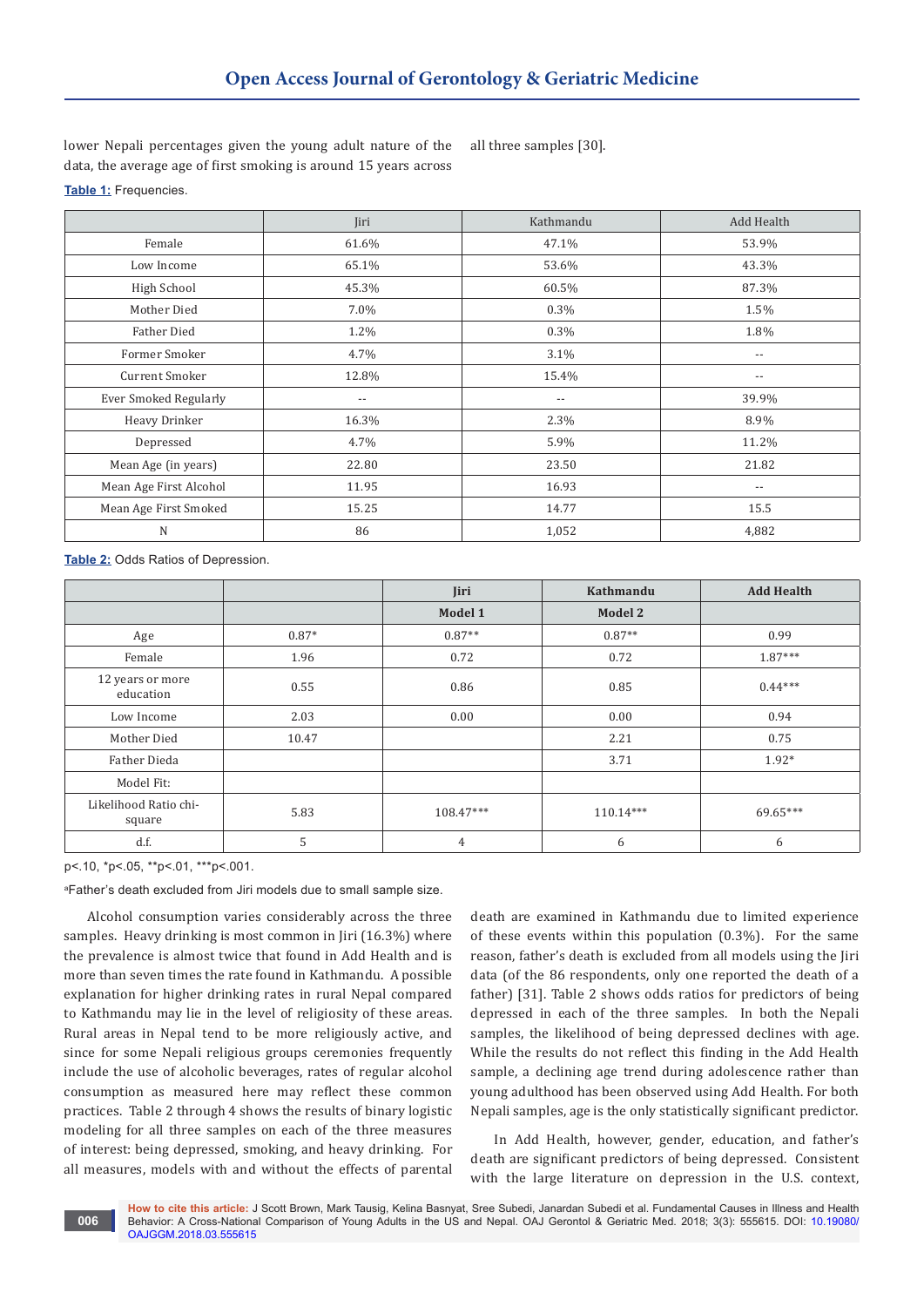young women are considerably more likely to report being depressed than young men. Also consistent with U.S. literature on depression, having more education appears to be a protective factor against becoming depressed, and experiencing a significantly stressful event such as a father's death is associated with greater likelihood of reporting depressive feelings. Though not statistically significant, the odds ratios for education and parental deaths in the Nepali samples are in the same direction as those in the Add Health sample and are, therefore, suggestive of similar causal patterns across urban/rural and developing/ developed contexts consistent with the fundamental cause thesis. However, the pattern for gender is not consistent. While the non-significant odds ratio for women in the Jiri sample is very similar in direction and magnitude to that found in Add Health, the same odds ratios for the Kathmandu data are in the opposite direction suggesting that men may be more likely to report being depressed than women. Given the strength and persistence of gender findings in previous research on depression, the Kathmandu results (even if considered only as indicating no gender difference) deviate significantly from expected findings and require further explanation. We speculate that this may be because urban Kathmandu actually affords women greater opportunities for attainment than are true in rural areas and traditional Nepali culture. It may also be the case that men are under greater stress in Kathmandu because, while they retain a dominant gender position, they are also obligated to be successful in non-traditional economic activities that characterize the urban economy [32].

Table 3 shows the results for models predicting having ever smoked across the three samples. Results across both Nepali samples are remarkably consistent. In both Jiri and Kathmandu, being older is associated with greater likelihood of smoking, and being female is strongly associated with significantly lower likelihood of smoking compared to men. Higher education is also significantly associated with lower odds of smoking in Kathmandu, and although not statistically significant, the odds ratio in the Jiri results is consistent with this finding. Low

income status and parental death do not appear to be associated with smoking in either Nepali sample.

**Table 3:** Odds Ratios of Ever Smoking.

|                                 | Jiri    | Kathmandu      |           | <b>Add Health</b> |
|---------------------------------|---------|----------------|-----------|-------------------|
|                                 |         | Model 1        | Model 2   |                   |
| Age                             | $1.31*$ | $1.17***$      | $1.17***$ | 1.00              |
| Female                          | 0.13    | $0.04***$      | $0.04***$ | $0.86*$           |
| 12 years or more<br>education   | 0.49    | $0.64*$        | $0.64*$   | $0.37***$         |
| Low Income                      | 1.11    | 1.21           | 1.18      | $0.74***$         |
| Mother Died                     | 0.46    |                | 0.00      | 1.31              |
| Father Died <sup>a</sup>        |         |                | 0.00      | $1.69*$           |
| Model Fit:                      |         |                |           |                   |
| Likelihood Ratio chi-<br>square | 12.07*  | 159.41***      | 161.64*** | 151.62***         |
| d.f.                            | 5       | $\overline{4}$ | 6         | 6                 |

p<.10, \*p<.05, \*\*p<.01, \*\*\*p<.001.

a Father's death excluded from Jiri models due to small sample size.

For the Add Health sample, reduced odds of smoking are similarly seen for women and persons with higher education level, which is consistent with the fundamental cause thesis. However, unlike in the Nepali data, age has no effect on the likelihood of smoking. Furthermore, having a low income appears to reduce the odds of smoking in the U.S. sample, a result opposite of that expected under a fundamental cause argument. However, this result may reflect the considerably higher costs of tobacco products in the U.S. context resulting from public health initiatives that create substantial taxes on tobacco products. In addition, the parental death stress events seem to be associated with elevated risk of smoking in the Add Health sample [33].

Table 4 shows models predicting heavy drinking across the Nepali and U.S. contexts. Results here are very similar to those in the models predicting ever smoking. Age is positively associated with heavy drinking in both Nepali locations, but has no effect in the Add Health sample. Across all three contexts, women are much less likely to be heavy drinkers than men. Greater education also appears as a protective factor against heavy drinking in both Nepali contexts, and although not statistically significant, the odds ratio for the U.S. results is in the same direction-a result consistent with the fundamental cause thesis. Although generally having low income does not appear to be associated with increased or reduced odds of heavy drinking, there is some suggestion that lower income results in slightly reduced odds of heavy drinking in the U.S.-again, perhaps reflecting elevated economic costs of alcohol in the U.S. versus Nepal due to taxation.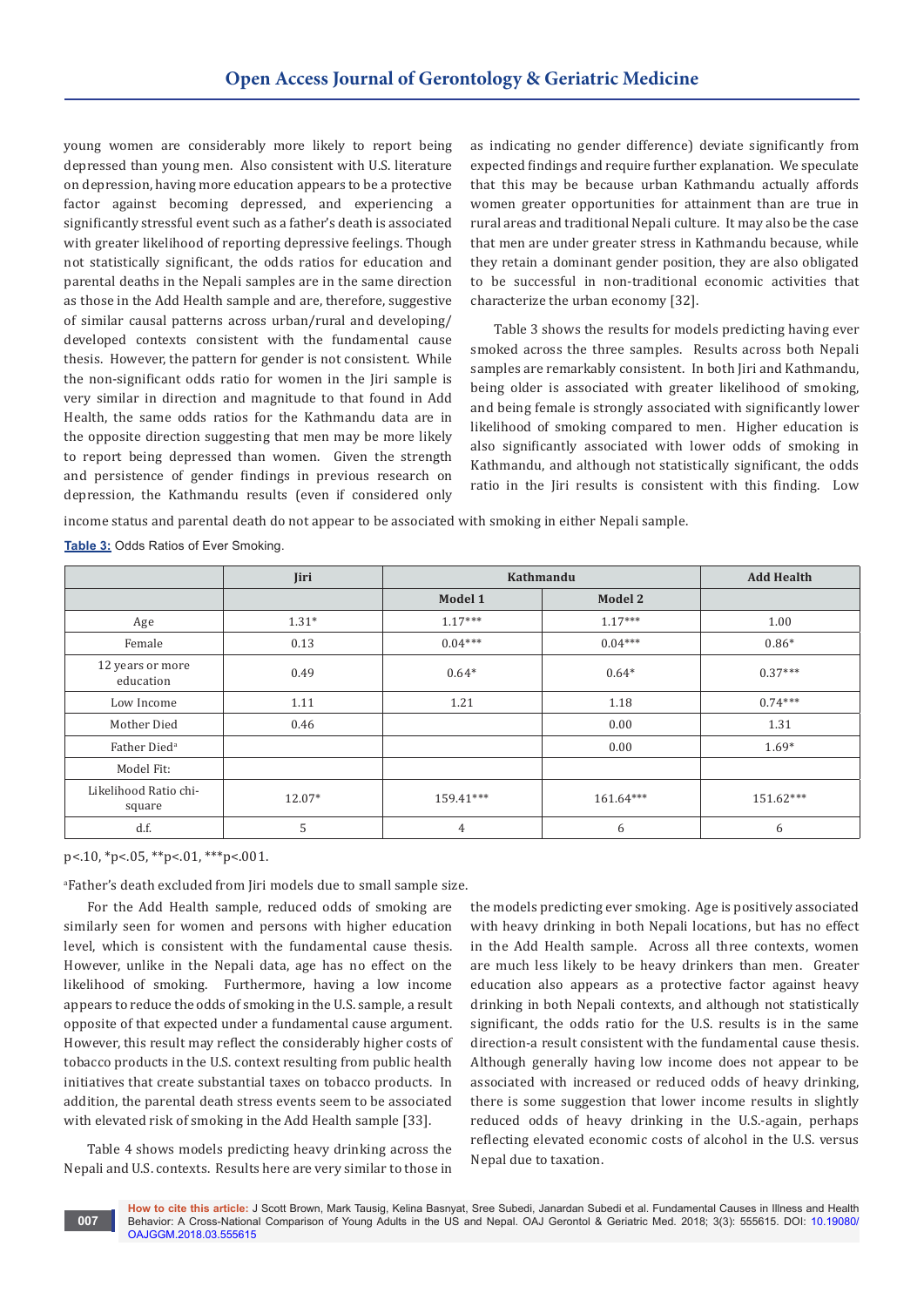|                                 | Jiri      | Kathmandu |          | <b>Add Health</b> |
|---------------------------------|-----------|-----------|----------|-------------------|
|                                 |           | Model 1   | Model 2  |                   |
| Age                             | $1.26*$   | $1.23**$  | $1.22**$ | 1.04              |
| Female                          | $0.08*$   | $0.04**$  | $0.04**$ | $0.37***$         |
| 12 years or more<br>education   | $0.10*$   | $0.23**$  | $0.23**$ | 0.94              |
| Low Income                      | 0.59      | 1.06      | 1.10     | 0.82              |
| Mother Died                     | 0.59      |           | 0.00     | 1.42              |
| Father Dieda                    |           |           | 11.72    | 0.46              |
| Model Fit:                      |           |           |          |                   |
| Likelihood Ratio chi-<br>square | $17.66**$ | 39.95***  | 42.39*** | 91.01***          |
| d.f.                            | 5         | 4         | 6        | 6                 |

**Table 4:** Odds Ratios of Heavy Drinking.

p<.10, \*p<.05, \*\*p<.01, \*\*\*p<.001.

a Father's death excluded from Jiri models due to small sample size.

# **Discussion and Conclusion**

Over twenty years ago, Link and Phelan put forth the idea that social factors could be the fundamental causes of illness resulting in consistent findings of health disparities across historical and social contexts. Since then, additional research has supported the fundamental cause thesis across multiple health outcomes and in a handful of cross-national studies. In the current study, we have sought to extend this literature by investigating the fundamental cause argument in the context of one of the least developed nations, Nepal. Moreover, we were able to examine the contrast between the effects of status on health in urban and rural Nepal, which represents the contrast between modernizing and traditional forms of social organization frequently found within developing contexts.

Our findings generally support the fundamental cause thesis in the U.S. as well as in both the rural and urban Nepalese data. In particular, despite the fact that the types of common illnesses and disease mechanisms across these three contexts as well as the nature of social statuses vary considerably, evidence suggests that lower educated people in all three contexts are at greater risk of depression and may be more likely to engage in the risky health-related behaviors of smoking and frequent alcohol consumption. In other words, even in one of the least developed regions of the world, rural Nepal, less education is associated with poorer health. The consistent importance of gender in our analyses is also consistent with some recent work in the fundamental cause area.

On the other hand, the association of low income with poorer health and health behavior is not consistent across these three contexts, which does not support the notion of fundamental causes. However, this lack of effect may due to the nature of this type of SES measure. Income, in general, is a more volatile measure of SES than others such as education or wealth given its short-term orientation (e.g., annual salaries

in developed nations), and it may have less predictive value given the potential for compressed income variation in poorer, agrarian contexts like Jiri. Furthermore, the erratic behavior of the income measure may be more pronounced in agrarian versus industrialized settings. For example, in an industrialized society, wages tend to be relatively similar across adjacent years given the incremental process of raises and promotions, with periods of unemployment causing some fluctuations. In an agrarian economy, however, year-to-year fluctuations in income can be caused by relatively common environmental issues (e.g., drought, cold weather, heat waves, etc.) resulting in considerably more volatility in any income measure. As such, wealth, or other similarly long-term SES measures such as education, are likely more reliable in the context of least developed nations. Thus, our income results should be viewed with some skepticism.

There are several important limitations of the current study. First, it would be ideal to have identical measures across all three contexts, especially more detailed measures of health outcomes than the simplified ones used here (e.g., full depressive symptoms scales). Additionally, a more extensive set of comparable covariates would be desirable. Unfortunately, the availability of comparably measured data that allow for quantitative comparisons of a developed nation and the rural and urban sectors of a developing nation are quite limited. Future data collection is needed for a fuller assessment of the fundamental cause argument across such contexts. Second, the current study is also limited in that longitudinal data are simply not available for the Nepalese contexts. A more complete test of the fundamental cause thesis should utilize longitudinal data (as others have done in developed nations), and future data collection in Nepal should build on previous work in order to allow for longitudinal analyses. Third, the sample size in the rural Jiri area of Nepal is quite small as might be expected for a relatively sparsely populated area, resulting in a pronounced lack of statistical power. While it is easy to suggest collecting a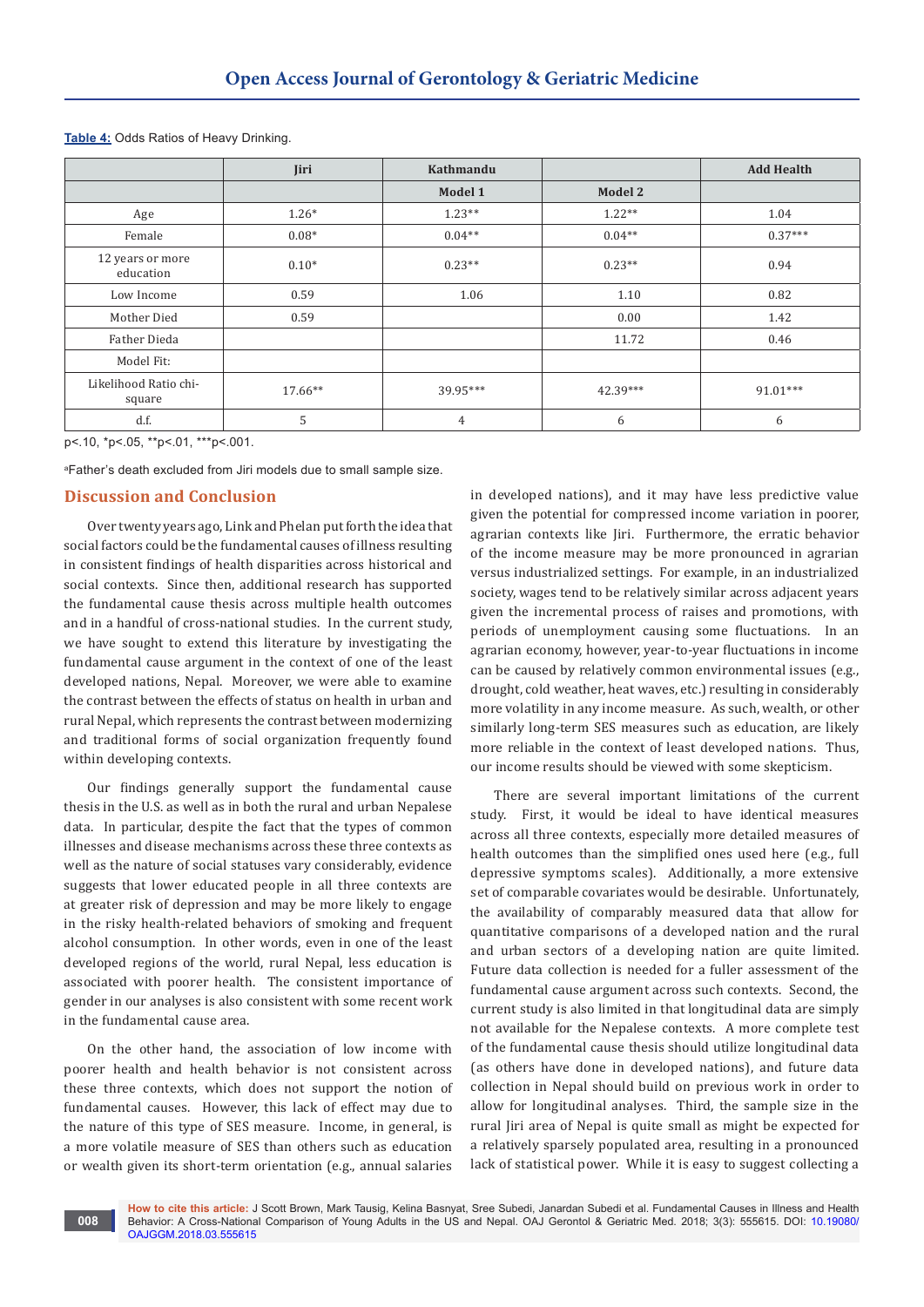larger sample to solve such an issue, the migratory realities of developing nations where rapid urbanizing is ongoing probably mean that adequate sample sizes from rural areas of these nations will become ever increasingly difficult to obtain.

Despite these limitations, the contribution of the current findings lies in the diversity of contexts included. It is difficult to imagine social and economic contexts more different than the United States and rural Nepal. The former is among the wealthiest industrialized settings with widely available advanced medical treatment, exceptional variability in individual economic resources, and a health profile dominated by chronic disorders. The latter is among the least developed settings with an agro-pastorial economy and widespread communicable disease, but with little medical treatment available. That SES appears to be related to health and health behavior similarly across these contexts evinces clear support for the fundamental cause argument.

#### **References**

- 1. [Baral N, Lamsal M, Koner BC, S Koirala \(2002\) Thyroid dysfunction in](https://www.ncbi.nlm.nih.gov/pubmed/12693603)  [eastern Nepal. Southeast Asian J Trop Med Public Health 33: 638-641.](https://www.ncbi.nlm.nih.gov/pubmed/12693603)
- 2. [Chang VW, Lauderdale DS \(2009\) Fundamental cause theory,](https://www.ncbi.nlm.nih.gov/pubmed/19711804)  [technological innovation, and health disparities: The case of cholesterol](https://www.ncbi.nlm.nih.gov/pubmed/19711804)  [in the era of statins. Journal of Health and Social Behavior 50\(3\): 245-](https://www.ncbi.nlm.nih.gov/pubmed/19711804) [260.](https://www.ncbi.nlm.nih.gov/pubmed/19711804)
- 3. [Ge X, Lorenz FO, Conger RD, Elder GH, Simons RL \(1994\) Trajectories](http://psycnet.apa.org/record/1994-37511-001)  [of stressful life events and depressive symptoms during adolescence.](http://psycnet.apa.org/record/1994-37511-001)  [Developmental Psychology 30\(4\): 467-483.](http://psycnet.apa.org/record/1994-37511-001)
- 4. [Gorstein J, Shreshtra RK, Pandey S, Adhikari RK, A Pradhan \(2003\)](https://www.ncbi.nlm.nih.gov/pubmed/12737018)  [Current status of vitamin A deficiency and the national vitamin A](https://www.ncbi.nlm.nih.gov/pubmed/12737018)  [control program in Nepal: Results of the 1998 national micronutrient](https://www.ncbi.nlm.nih.gov/pubmed/12737018)  [status survey. Asia Pacific Journal of Clinical Nutrition 12\(1\): 96-103.](https://www.ncbi.nlm.nih.gov/pubmed/12737018)
- 5. [Kessler RC, Mc Gonagle KA, Zhao S, Nelson CB, Hughes M, Eshleman](https://www.ncbi.nlm.nih.gov/pubmed/8279933)  [S, Wittchen, H-U and KS Kendler et al. \(1994\) Lifetime and 12-month](https://www.ncbi.nlm.nih.gov/pubmed/8279933)  [Prevalence of DSM-III-R Psychiatric Disorders in the United States.](https://www.ncbi.nlm.nih.gov/pubmed/8279933)  [Archives of General Psychiatry 51\(1\): 8-19.](https://www.ncbi.nlm.nih.gov/pubmed/8279933)
- 6. [Khatlwada NR, Takizawa S, Tran TVN, M Inoue \(2002\) Groundwater](https://www.ncbi.nlm.nih.gov/pubmed/12448463)  [contamination for sustainable water supply in Kathmandu valley,](https://www.ncbi.nlm.nih.gov/pubmed/12448463)  [Nepal. Water Sci Technol 46\(9\): 147-154.](https://www.ncbi.nlm.nih.gov/pubmed/12448463)
- 7. [Kim S, Dolecek TA, Davis FG \(2010\) Racial differences in stage of](https://www.ncbi.nlm.nih.gov/pubmed/20483517)  [diagnosis and survival from epithelial ovarian cancer: A fundamental](https://www.ncbi.nlm.nih.gov/pubmed/20483517)  [cause of disease approach. Social Science & Medicine 71\(2\): 274-281.](https://www.ncbi.nlm.nih.gov/pubmed/20483517)
- 8. [Link BG, Northridge ME, Phelan JC, Ganz ML \(1998\) Social epidemiology](https://www.ncbi.nlm.nih.gov/pubmed/9738168)  [and the fundamental cause concept: On the structuring of effective](https://www.ncbi.nlm.nih.gov/pubmed/9738168)  [cancer screens by socioeconomic status. The Milbank Quarterly 76\(3\):](https://www.ncbi.nlm.nih.gov/pubmed/9738168)  [375-402.](https://www.ncbi.nlm.nih.gov/pubmed/9738168)
- 9. [Link BG, Phelan JC \(2002\) Mc Keown and the idea that social conditions](https://www.ncbi.nlm.nih.gov/pubmed/11988436)  [are fundamental causes of disease. Am J Public Health 92\(5\): 730-732.](https://www.ncbi.nlm.nih.gov/pubmed/11988436)
- 10. Link BG, Phelan JC (1995) Social conditions as fundamental causes of disease. Journal of Health and Social Behavior pp. 80-94.
- 11. [Link BG, Phelan JC, Miech R, Westin EL \(2008\) The resources that](https://www.ncbi.nlm.nih.gov/pubmed/18418986)  [matter: Fundamental social causes of health disparities and the](https://www.ncbi.nlm.nih.gov/pubmed/18418986)  [challenge of intelligence. J Health and Soc Behav 49\(1\): 72-91.](https://www.ncbi.nlm.nih.gov/pubmed/18418986)
- 12. [Mc Donough P, Worts D, Sacker A \(2010\) Socioeconomic inequalities](https://www.ncbi.nlm.nih.gov/pubmed/19857919)  [in health dynamics: A comparison of Britain and the United States. Soc](https://www.ncbi.nlm.nih.gov/pubmed/19857919)  [Sci Med 70\(2\): 251-260.](https://www.ncbi.nlm.nih.gov/pubmed/19857919)
- 13. [Meadows SO, Brown JS, Elder GH \(2006\) Depressive symptoms,](https://link.springer.com/article/10.1007/s10964-005-9021-6)  [stress, and support: Gendered trajectories from adolescence to young](https://link.springer.com/article/10.1007/s10964-005-9021-6)  [adulthood. The Journal of Youth and Adolescence 35\(1\): 89-99.](https://link.springer.com/article/10.1007/s10964-005-9021-6)
- 14. [Murdoch DR, Harding EG, JT Dunn \(1999\) Persistence of iodine](https://www.ncbi.nlm.nih.gov/pubmed/10472889)  [deficiency 25 years after initial correction efforts in the Khumbu](https://www.ncbi.nlm.nih.gov/pubmed/10472889)  [region of Nepal. N Z Med J 112: 266-268.](https://www.ncbi.nlm.nih.gov/pubmed/10472889)
- 15. [Olafsdottir S \(2007\) Fundamental causes of health disparities:](https://www.ncbi.nlm.nih.gov/pubmed/17982866)  [Stratification, the welfare state, and health in the United States and](https://www.ncbi.nlm.nih.gov/pubmed/17982866)  [Iceland. J Health Soc Behav 48\(3\): 239-253.](https://www.ncbi.nlm.nih.gov/pubmed/17982866)
- 16. [Osrin D, Tumbahangphe KM, Shrestha D \(2002\) Cross sectional,](https://www.ncbi.nlm.nih.gov/pubmed/12424164)  [community based study of care of newborn infants in Nepal. BMJ 325:](https://www.ncbi.nlm.nih.gov/pubmed/12424164)  [1063.](https://www.ncbi.nlm.nih.gov/pubmed/12424164)
- 17. [Phelan JC, Link BG \(2005\) Controlling disease and creating dispartities:](https://www.ncbi.nlm.nih.gov/pubmed/16251587)  [A fundamental cause perspective. J Gerontol B Psychol Soc Sci 2: 27-33.](https://www.ncbi.nlm.nih.gov/pubmed/16251587)
- 18. [Phelan JC, Link BG, Diez-Roux A, Kawachi I, B Lewin \(2004\)](https://www.ncbi.nlm.nih.gov/pubmed/15595507)  ["Fundamental Causes" of Social Inequalities in Mortality: A Test of the](https://www.ncbi.nlm.nih.gov/pubmed/15595507)  [Theory. J Health Soc Beh 45\(3\): 265-285.](https://www.ncbi.nlm.nih.gov/pubmed/15595507)
- 19. [Phelan JC, Link BG, Tehranifar P \(2010\) Social conditions as](https://www.ncbi.nlm.nih.gov/pubmed/20943581)  [fundamental causes of health inequalities: theory, evidence, and policy](https://www.ncbi.nlm.nih.gov/pubmed/20943581)  [implications. J Health Soc Behav 51\(S\): S28-S40.](https://www.ncbi.nlm.nih.gov/pubmed/20943581)
- 20. [Rai SK, Hirai K, Ohno Y, T Matsumura \(1997\) Village health and](https://www.ncbi.nlm.nih.gov/pubmed/9489297)  [sanitary profile from eastern hilly region, Nepal. The Kobe Journal of](https://www.ncbi.nlm.nih.gov/pubmed/9489297)  [Medical Sciences 43: 121-133.](https://www.ncbi.nlm.nih.gov/pubmed/9489297)
- 21. [Reeve CL, Basalik D \(2010\) Average state IQ, state wealth and racial](https://www.sciencedirect.com/science/article/pii/S0160289609001536)  [composition as predictors of state health statistics: Partial support for](https://www.sciencedirect.com/science/article/pii/S0160289609001536)  ['g' as a fundamental cause of health disparities. Intelligence 38: 282-](https://www.sciencedirect.com/science/article/pii/S0160289609001536) [289.](https://www.sciencedirect.com/science/article/pii/S0160289609001536)
- 22. [Rous JJ, DR Hotchkiss \(2003\) Estimation of the determinants of](https://www.ncbi.nlm.nih.gov/pubmed/12759914)  [household health care expenditures in Nepal with controls for](https://www.ncbi.nlm.nih.gov/pubmed/12759914)  provider choice. Health Economics 12: [431-451.](https://www.ncbi.nlm.nih.gov/pubmed/12759914)
- 23. [Roxburgh S \(2009\) Untangling inequalities: Gender, race, and](http://onlinelibrary.wiley.com/doi/10.1111/j.1573-7861.2009.01103.x/full)  [socioeconomic differences in depression. Sociological Forum 24\(2\):](http://onlinelibrary.wiley.com/doi/10.1111/j.1573-7861.2009.01103.x/full)  [357-381.](http://onlinelibrary.wiley.com/doi/10.1111/j.1573-7861.2009.01103.x/full)
- 24. [Rubin MS, Colen CG, Link BG \(2009\) Examination of inequalities in](https://www.ncbi.nlm.nih.gov/pmc/articles/PMC2866621/)  [HIV/AIDS mortality in the United States from a fundamental cause](https://www.ncbi.nlm.nih.gov/pmc/articles/PMC2866621/)  [perspective. American Journal of Public Health 100\(6\): 1053-1059.](https://www.ncbi.nlm.nih.gov/pmc/articles/PMC2866621/)
- 25. [Shrestha RR, Shrestha MP, Upadhyat N \(2003\) Groundwater arsenic](https://www.ncbi.nlm.nih.gov/pubmed/12635826)  [contamination, its health impact and mitigation program in Nepal. J](https://www.ncbi.nlm.nih.gov/pubmed/12635826)  [Environ Sci Health Part A Tox Hazard Subst Environ Eng 38\(1\): 185-](https://www.ncbi.nlm.nih.gov/pubmed/12635826) [200.](https://www.ncbi.nlm.nih.gov/pubmed/12635826)
- 26. [Shrestha S \(2002\) Socio-cultural factors influencing adolescent](https://www.degruyter.com/view/j/ijamh.2002.14.2/ijamh.2002.14.2.101/ijamh.2002.14.2.101.xml)  [pregnancy in rural Nepal. Inter J Adolescent Med Health 14\(2\): 101-](https://www.degruyter.com/view/j/ijamh.2002.14.2/ijamh.2002.14.2.101/ijamh.2002.14.2.101.xml) [109.](https://www.degruyter.com/view/j/ijamh.2002.14.2/ijamh.2002.14.2.101/ijamh.2002.14.2.101.xml)
- 27. [Smith C \(1999\) Blood Pressure of Sherpa Men in Modernizing Nepal.](https://www.ncbi.nlm.nih.gov/pubmed/11533966)  [American Journal of Human Biology 11\(4\): 469-479.](https://www.ncbi.nlm.nih.gov/pubmed/11533966)
- 28. [Swearingen EM, Cohen LH \(1985\) Measurement of adolescents' life](https://www.ncbi.nlm.nih.gov/pubmed/3969968)  [events: The Junior High Life Experiences Survey. Am J Com Psychol](https://www.ncbi.nlm.nih.gov/pubmed/3969968)  [13\(1\): 69-85.](https://www.ncbi.nlm.nih.gov/pubmed/3969968)
- 29. [Udry JR \(2003\) The National Longitudinal Study of Adolescent Health](https://www.google.co.in/url?sa=t&rct=j&q=&esrc=s&source=web&cd=3&ved=0ahUKEwiizem5u7vZAhVCspQKHb9qBM0QFghFMAI&url=http%3A%2F%2Fwww.disc.wisc.edu%2FCodebooks%2Fqg-067-002.pdf&usg=AOvVaw0YwRsJXN-kleKMDGXeA8pW)  [\(Add Health\), Waves I & II, 1994- 1996; Wave III, 2001- 2002. Carolina](https://www.google.co.in/url?sa=t&rct=j&q=&esrc=s&source=web&cd=3&ved=0ahUKEwiizem5u7vZAhVCspQKHb9qBM0QFghFMAI&url=http%3A%2F%2Fwww.disc.wisc.edu%2FCodebooks%2Fqg-067-002.pdf&usg=AOvVaw0YwRsJXN-kleKMDGXeA8pW)  [Population Center, University of North Carolina, Chapel Hill, USA.](https://www.google.co.in/url?sa=t&rct=j&q=&esrc=s&source=web&cd=3&ved=0ahUKEwiizem5u7vZAhVCspQKHb9qBM0QFghFMAI&url=http%3A%2F%2Fwww.disc.wisc.edu%2FCodebooks%2Fqg-067-002.pdf&usg=AOvVaw0YwRsJXN-kleKMDGXeA8pW)
- 30. Watkins D (1996) Within-Culture and Gender Differences in Self-Concept. J Cross-Cultural Psychology 27: 692-699.
- 31. [World Health Organization \(2001\) Selected health indicators.](http://www3.who.int/whosis/country/indicators.cfm?country=npl)
- 32. [Williams-Blangero S, Subedi J, Upadhayay RP, Manral DB, Rai DR, et](https://www.ncbi.nlm.nih.gov/pubmed/10403321)  [al. \(1998\) Genetic analysis of susceptibility to infection with Ascaris](https://www.ncbi.nlm.nih.gov/pubmed/10403321)